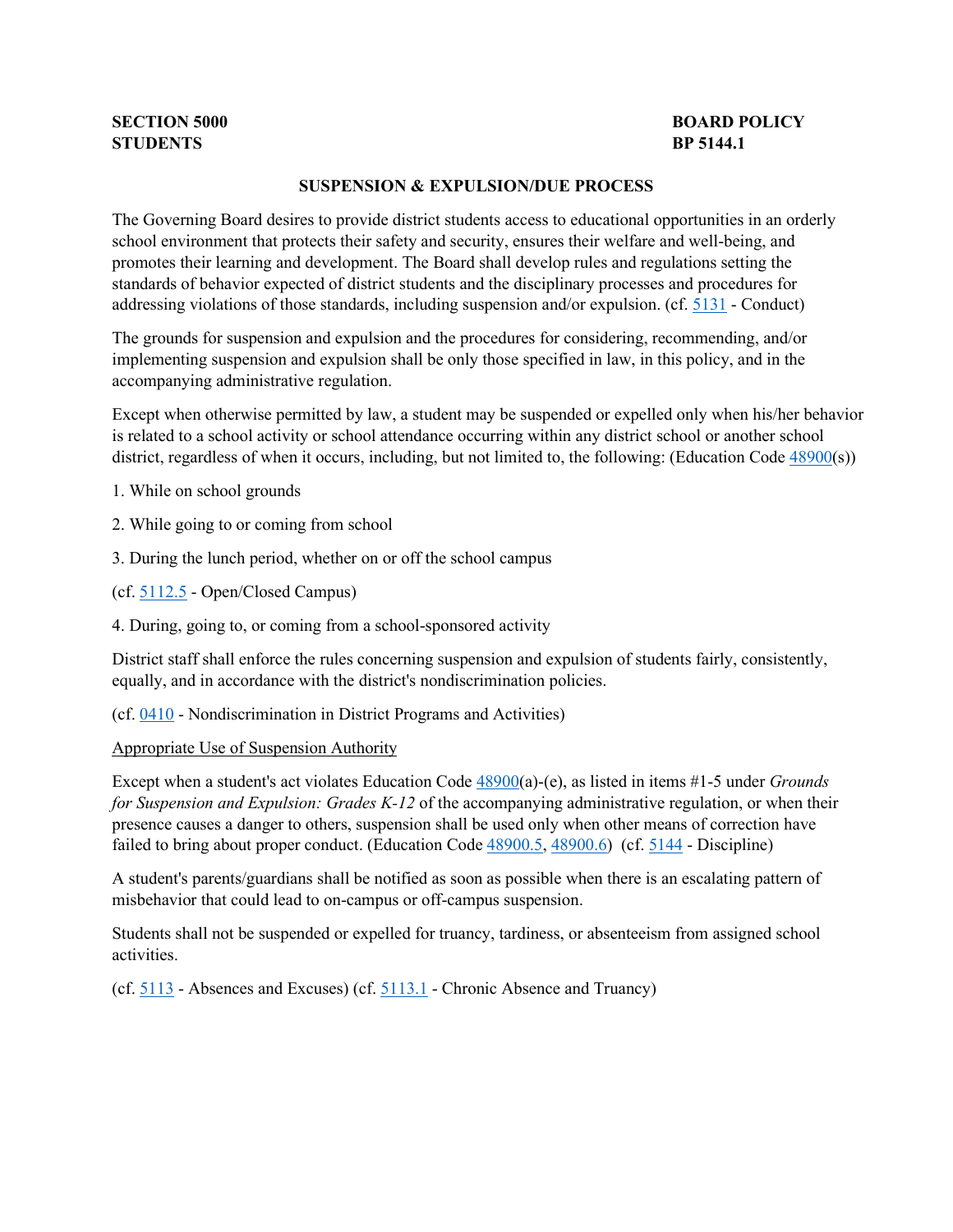## Authority to Expel

A student may be expelled only by the Board. (Education Code [48918\(](http://gamutonline.net/displayPolicy/137967/5)j))

 As required by law, the Superintendent or principal shall recommend expulsion and the Board shall expel any student found to have committed any of the following "mandatory recommendation and mandatory expulsion" acts at school or at a school activity off school grounds: (Education Cod[e 48915\)](http://gamutonline.net/displayPolicy/135958/5)

 1. Possessing a firearm which is not an imitation firearm, as verified by a certificated employee, unless the student had obtained prior written permission to possess the item from a certificated school employee, with the principal or designee's concurrence (cf.  $5131.7$  - Weapons and Dangerous Instruments)

2. Selling or otherwise furnishing a firearm

3. Brandishing a knife at another person

4. Unlawfully selling a controlled substance listed in Health and Safety Code [11053-](http://gamutonline.net/displayPolicy/149830/5)[11058](http://gamutonline.net/displayPolicy/149833/5) 

Code [261,](http://gamutonline.net/displayPolicy/169326/5) [266c,](http://gamutonline.net/displayPolicy/226067/5) [286,](http://gamutonline.net/displayPolicy/169686/5) [288,](http://gamutonline.net/displayPolicy/169700/5) [288a,](http://gamutonline.net/displayPolicy/169687/5) or 289, or committing a sexual battery as defined in Penal Code 243.4 5. Committing or attempting to commit a sexual assault as defined in Penal

6. Possessing an explosive as defined in  $18$  USC  $921$ 

 expulsion is recommended, the Board shall order the student expelled only if it makes a finding of either For all other violations listed in the accompanying administrative regulation under "Grounds for Suspension and Expulsion: Grades K-12" and "Additional Grounds for Suspension and Expulsion: Grades 4-12," the Superintendent or principal shall have the discretion to recommend expulsion of a student. If or both of the following: (Education Code [48915\(](http://gamutonline.net/displayPolicy/135958/5)b) and (e))

1. That other means of correction are not feasible or have repeatedly failed to bring about proper conduct

 2. That due to the nature of the violation, the presence of the student causes a continuing danger to the physical safety of the student or others

A vote to expel a student shall be taken in an open session of a Board meeting.

 The Board may vote to suspend the enforcement of the expulsion order pursuant to the requirements of law and the accompanying administrative regulation. (Education Code [48917\)](http://gamutonline.net/displayPolicy/132248/5)

No student shall be expelled for disruption or willful defiance. (Education Code  $\frac{48900}{ }$ )

## Due Process

 The Board shall provide for the fair and equitable treatment of students facing suspension and/or expulsion by affording them their due process rights under the law. The Superintendent or designee shall regulation. (Education Code [48911,](http://gamutonline.net/displayPolicy/132236/5) [48915,](http://gamutonline.net/displayPolicy/135958/5) [48915.5,](http://gamutonline.net/displayPolicy/1007255/5) [48918\)](http://gamutonline.net/displayPolicy/137967/5) comply with procedures for notices, hearings, and appeals as specified in law and administrative

(cf. [5144.2](http://gamutonline.net/displayPolicy/288773/5) - Suspension and Expulsion/Due Process (Students with Disabilities))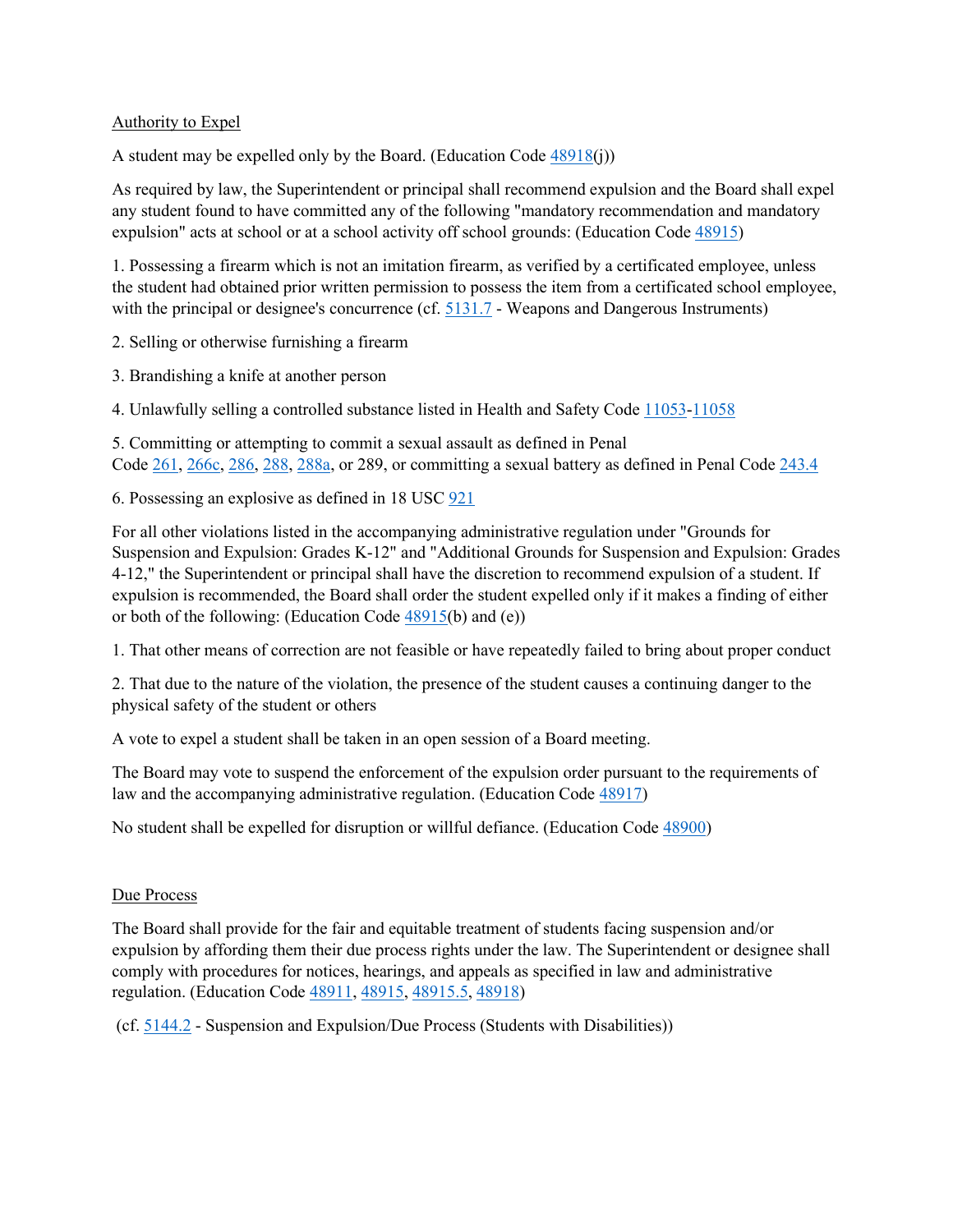#### Maintenance and Monitoring of Outcome Data

expulsions in accordance with Education Code  $\frac{48900.8}{8}$  and  $\frac{48916.1}{8}$ , including, but not limited to, the actions taken by the Board, the types of referral made after each expulsion, and the disposition of the shall include the name of the school and the type of firearm involved, as required pursuant to 20 USC The Superintendent or designee shall maintain outcome data related to student suspensions and number of students recommended for expulsion, the grounds for each recommended expulsion, the students after the expulsion period. For any expulsion that involves the possession of a firearm, such data 7961. Suspension and expulsion data shall be reported to the Board annually and to the California Department of Education when so required.

 district is meeting its goals for improving school climate as specified in its local control and In presenting the report to the Board, the Superintendent or designee shall disaggregate data on suspensions and expulsions by school and by numerically significant student subgroups, including, but not limited to, ethnic subgroups, socioeconomically disadvantaged students, English learners, students with disabilities, foster youth, and homeless students. Based on the data, the Board shall address any identified disparities in the imposition of student discipline and shall determine whether and how the accountability plan.

(cf[. 0460](http://gamutonline.net/displayPolicy/857369/5) - Local Control and Accountability Plan)

Legal Reference:

EDUCATION CODE

[212.5](http://gamutonline.net/displayPolicy/138759/5) Sexual harassment

[233](http://gamutonline.net/displayPolicy/226219/5) Hate violence

[1981](http://gamutonline.net/displayPolicy/135942/5)[-1981.5](http://gamutonline.net/displayPolicy/971036/5) Enrollment of students in community school

[8239.1](http://gamutonline.net/displayPolicy/1096618/5) Prohibition against expulsion of preschool student

[17292.5](http://gamutonline.net/displayPolicy/136856/5) Program for expelled students

[32261](http://gamutonline.net/displayPolicy/721433/5) Interagency School Safety Demonstration Act of 1985

[35145](http://gamutonline.net/displayPolicy/131392/5) Open board meetings

[35146](http://gamutonline.net/displayPolicy/131394/5) Closed sessions (regarding suspensions)

[35291](http://gamutonline.net/displayPolicy/131451/5) Rules (for government and discipline of schools)

[35291.5](http://gamutonline.net/displayPolicy/131452/5) Rules and procedures on school discipline

[48645.5](http://gamutonline.net/displayPolicy/132211/5) Readmission; contact with juvenile justice system

[48660-](http://gamutonline.net/displayPolicy/132213/5)[48666](http://gamutonline.net/displayPolicy/132215/5) Community day schools

[48853.5](http://gamutonline.net/displayPolicy/315649/5) Foster youth

[48900-](http://gamutonline.net/displayPolicy/137736/5)[48927](http://gamutonline.net/displayPolicy/286488/5) Suspension and expulsion

[48950](http://gamutonline.net/displayPolicy/132263/5) Speech and other communication

[48980](http://gamutonline.net/displayPolicy/226041/5) Parental notifications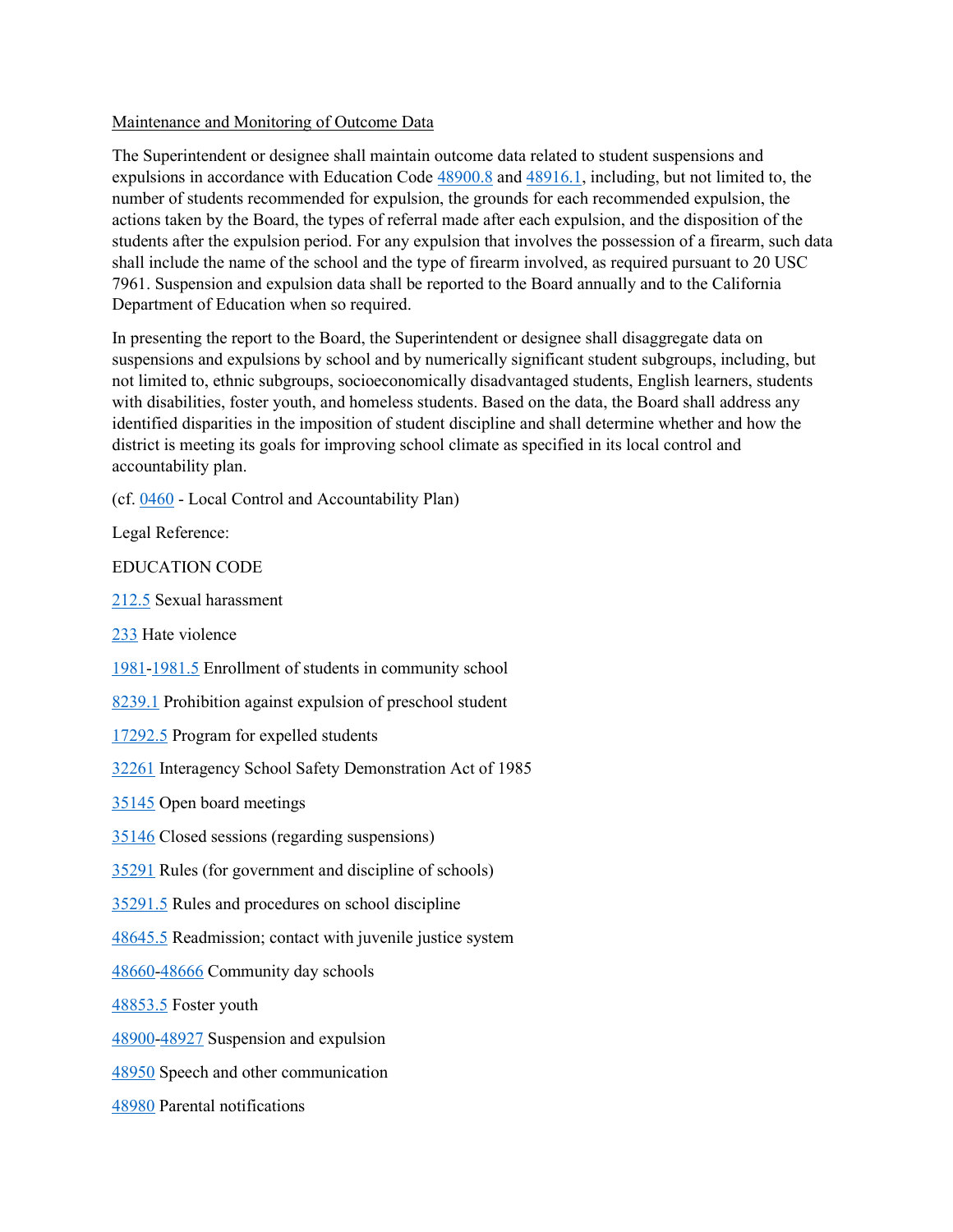[49073-](http://gamutonline.net/displayPolicy/132291/5)[49079](http://gamutonline.net/displayPolicy/226085/5) Privacy of student records [52052](http://gamutonline.net/displayPolicy/899522/5) Numerically significant student subgroups [1985](http://gamutonline.net/displayPolicy/369496/5)[-1997](http://gamutonline.net/displayPolicy/369530/5) Subpoenas; means of production [11455.20](http://gamutonline.net/displayPolicy/250682/5) Contempt [230.7](http://gamutonline.net/displayPolicy/156117/5) Employee time off to appear in school on behalf of a child [245.6](http://gamutonline.net/displayPolicy/421010/5) Hazing [288](http://gamutonline.net/displayPolicy/169700/5) Lewd or lascivious acts with child under age 14 [52060-](http://gamutonline.net/displayPolicy/1007011/5)[52077](http://gamutonline.net/displayPolicy/899537/5) Local control and accountability plan [64000-](http://gamutonline.net/displayPolicy/133932/5)[64001](http://gamutonline.net/displayPolicy/133933/5) Consolidated application CIVIL CODE [47](http://gamutonline.net/displayPolicy/122366/5) Privileged communication [48.8](http://gamutonline.net/displayPolicy/249104/5) Defamation liability CODE OF CIVIL PROCEDURE GOVERNMENT CODE [54950-](http://gamutonline.net/displayPolicy/145061/5)[54963](http://gamutonline.net/displayPolicy/288575/5) Ralph M. Brown Act HEALTH AND SAFETY CODE [11014.5](http://gamutonline.net/displayPolicy/150418/5) Drug paraphernalia [11053-](http://gamutonline.net/displayPolicy/149830/5)[11058](http://gamutonline.net/displayPolicy/149833/5) Standards and schedules LABOR CODE PENAL CODE [31](http://gamutonline.net/displayPolicy/250705/5) Principal of a crime, defined [240](http://gamutonline.net/displayPolicy/169313/5) Assault defined [241.2](http://gamutonline.net/displayPolicy/169315/5) Assault fines [242](http://gamutonline.net/displayPolicy/169318/5) Battery defined [243.2](http://gamutonline.net/displayPolicy/169319/5) Battery on school property [243.4](http://gamutonline.net/displayPolicy/169626/5) Sexual battery [245](http://gamutonline.net/displayPolicy/169323/5) Assault with deadly weapon [261](http://gamutonline.net/displayPolicy/169326/5) Rape defined [266c](http://gamutonline.net/displayPolicy/226067/5) Unlawful sexual intercourse [286](http://gamutonline.net/displayPolicy/169686/5) Sodomy defined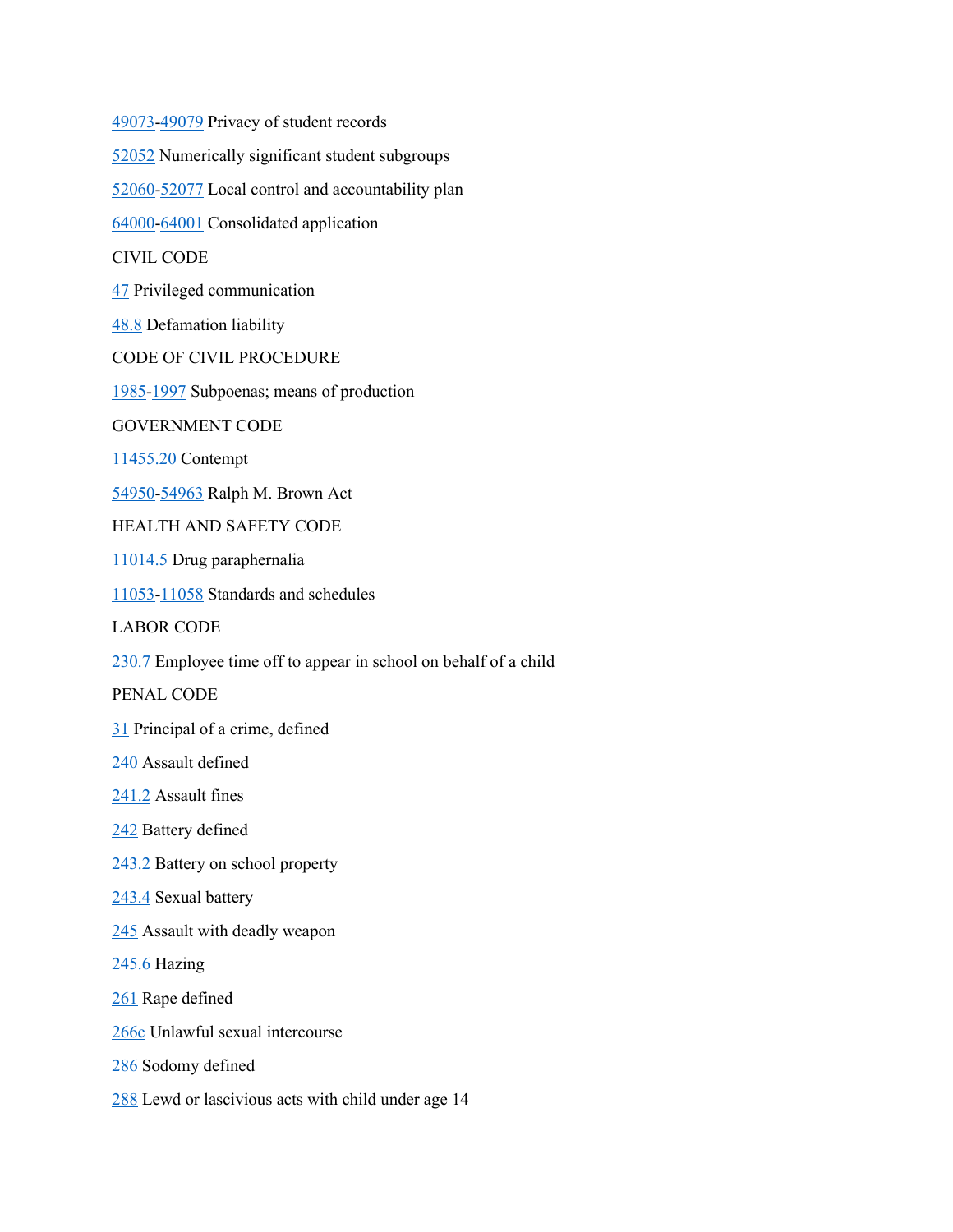[288a](http://gamutonline.net/displayPolicy/169687/5) Oral copulation

[289](http://gamutonline.net/displayPolicy/169688/5) Penetration of genital or anal openings

[417.27](http://gamutonline.net/displayPolicy/204121/5) Laser pointers

[422.55](http://gamutonline.net/displayPolicy/352313/5) Hate crime defined

[422.6](http://gamutonline.net/displayPolicy/169695/5) Interference with exercise of civil rights

[422.7](http://gamutonline.net/displayPolicy/169368/5) Aggravating factors for punishment

[422.75](http://gamutonline.net/displayPolicy/169689/5) Enhanced penalties for hate crimes

[626.2](http://gamutonline.net/displayPolicy/169384/5) Entry upon campus after written notice of suspension or dismissal without permission

[626.9](http://gamutonline.net/displayPolicy/169652/5) Gun-Free School Zone Act of 1995

[626.10](http://gamutonline.net/displayPolicy/169382/5) Dirks, daggers, knives, razors, or stun guns

[868.5](http://gamutonline.net/displayPolicy/169584/5) Supporting person; attendance during testimony of witness

# WELFARE AND INSTITUTIONS CODE

[729.6](http://gamutonline.net/displayPolicy/194846/5) Counseling

UNITED STATES CODE, TITLE 18

921 Definitions, firearm

UNITED STATES CODE, TITLE 20

 $1415(K)$  $1415(K)$  Placement in alternative educational setting

7961 Gun-free schools

UNITED STATES CODE, TITLE 42

[11432-](http://gamutonline.net/displayPolicy/191745/5)[11435](http://gamutonline.net/displayPolicy/191749/5) Education of homeless children and youths

COURT DECISIONS

T.H. v. San Diego Unified School District (2004) 122 Cal. App. 4th 1267

Woodbury v. Dempsey (2003) 108 Cal. App. 4th 421

Board of Education of Sacramento City Unified School District v. Sacramento County Board of Education and Kenneth H. (2001) 85 Cal.App.4th 1321

Fremont Union High School District v. Santa Clara County Board (1991) 235 Cal. App. 3d 118

Garcia v. Los Angeles Board of Education (1991) 123 Cal. App. 3d 807

John A. v. San Bernardino School District (1982) 33 Cal. 3d 301